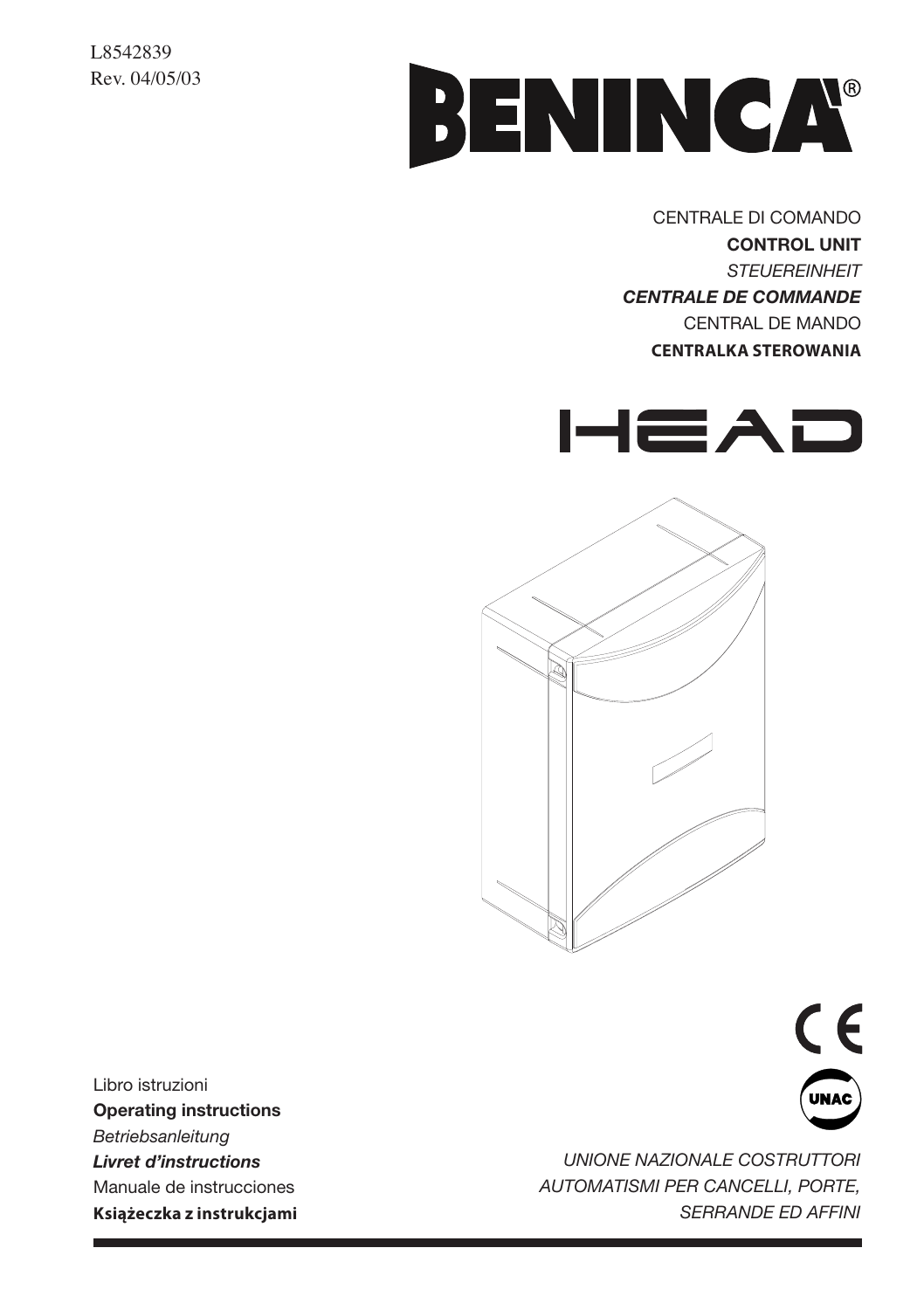# **EC declaration of confirmity Declaracion CE de conformidad EG-Konformitatserklarung Deklaracja UE o zgodności**

# **Dichiarazione CE di conformità Déclaration CE de conformité**

Con la presente dichiariamo che il nostro prodotto We hereby declare that our product Hiermit erklaren wir, dass unser Produkt Nous déclarons par la présente que notre produit Por la presente declaramos que nuestro producto Niniejszym oświadczamy że nasz produkt

#### **Head**

è conforme alle seguenti disposizioni pertinenti: complies with the following relevant provisions: folgenden einschlagigen Bestimmungen entspricht: correspond aux dispositions pertinentes suivantes: satisface las disposiciones pertinentes siguientes: zgodny jest z poniżej wyszczególnionymi rozporządzeniami:

Direttiva sulla compatibilità elettromagnetica (89/336/ CCE, 93/68/CEE) EMC guidelines (89/336/EEC, 93/68/EEC) EMV-Richtlinie (89/336/EWG, 93/68/EWG) Directive EMV (89/336/CCE, 93/68/CEE) (Compatibilité électromagnétique) Reglamento de compatibilidad electromagnética (89/336/ MCE, 93/68/MCE) Wytyczna odnośnie zdolności współdziałania elektromagnetycznego (89/336/EWG, 93/68/EWG)

Norme armonizzate applicate in particolare: Applied harmonized standards, in particular: Angewendete harmonisierte Normen, insbesondere: Normes harmonisée utilisées, notamment: Normas armonizadas utilzadas particularmente: Normy standard najczęściej stosowane:

EN 55022, EN 61000-3-2, EN 61000-3-3, EN 50082-1

Seminato Ju

Direttiva sulla bassa tensione (73/23/CEE, 93/68/CEE) Low voltage guidelines (73/23/EEC, 93/68/EEC) Tiefe Spannung Richtlinie (73/23/EWG, 93/68/EWG) Directive bas voltage (73/23/CEE, 93/68/CEE) Reglamento de bajo Voltaje (73/23/MCE, 93/68/MCE) Wytyczna odnośnie niskiego napięcia (73/23/EWG, 93/ 68/EWG)

Norme armonizzate applicate in particolare: Applied harmonized standards, in particular: Angewendete harmonisierte Normen, insbesondere: Normes harmonisée utilisées, notamment: Normas armonizadas utilzadas particularmente: Normy standard najczęściej stosowane:

EN 60204-1, EN 60335-1 <u> Semma</u> Data/Firma



Automatismi Benincà Srl Via Capitello, 45 36066 Sandrigo (VI) ITALIA

Data/Firma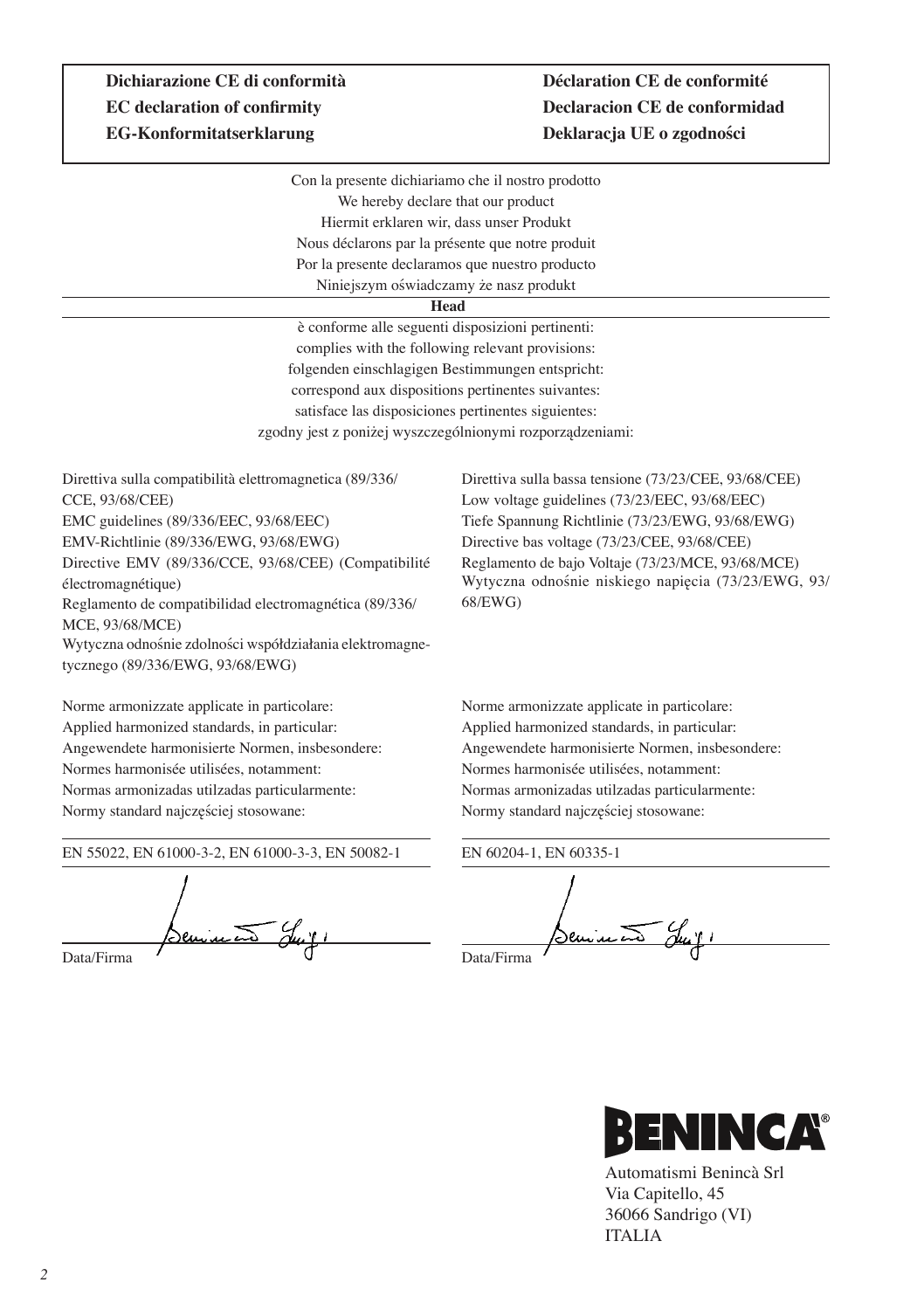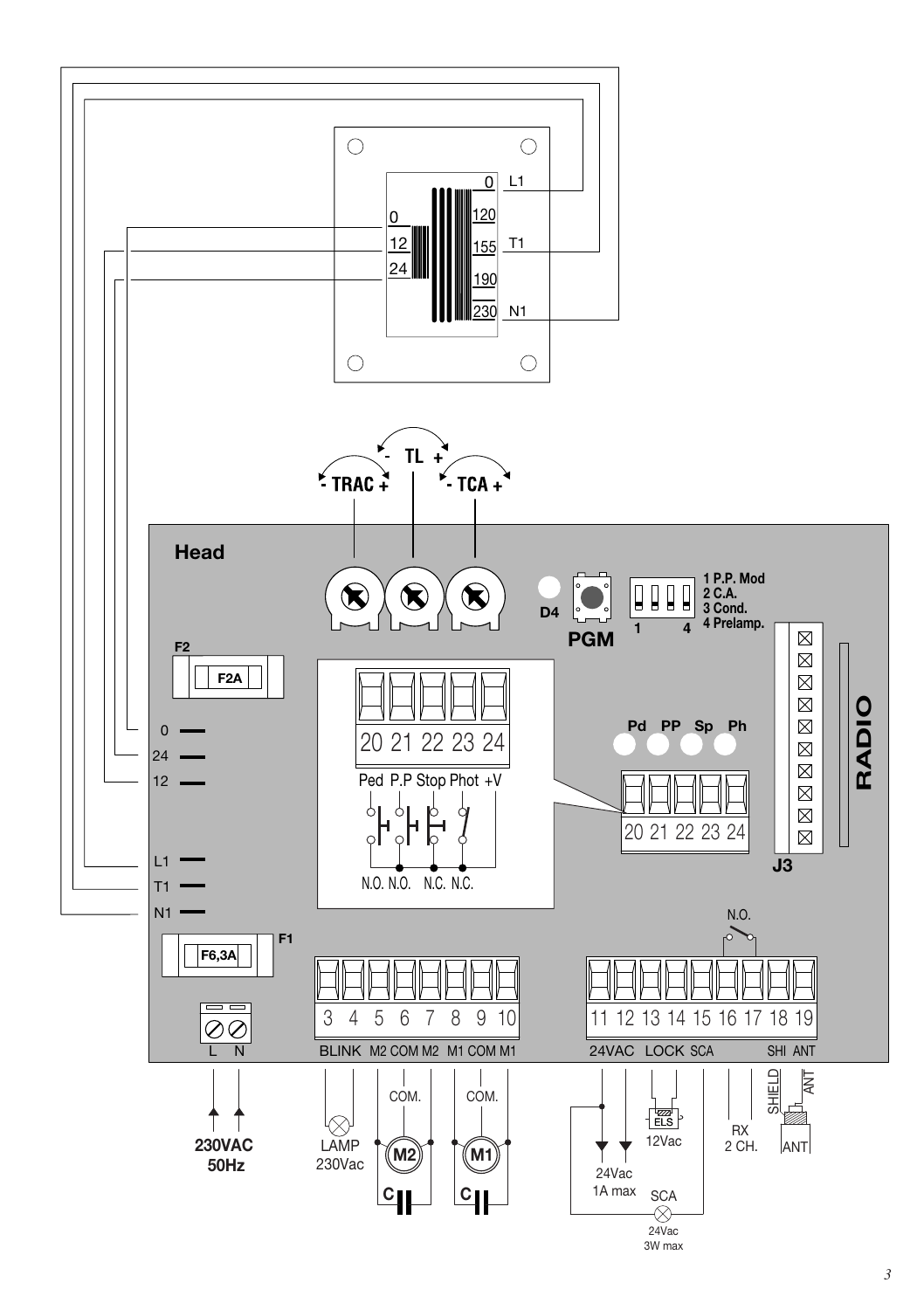## **HEAD Control Unit**

The electronic control unit HEAD can be used to control 2 motors with a power not exceeding 350+350W.

#### **GENERAL WARNINGS**

- a) The wire connections and the operating logic should be in compliance with regulations in force.
- b) The cables featuring different voltage should be physically detached, or adequately insulated by an additional insulation of at least 1 mm.
- c) The cables should be further fastened in proximity to the terminals.
- d) Check all connections before powering the unit.
- e) Check that settings of the Dip-switches are the required ones.
- f) The N.C. inputs which are not in use should be short-circuited.

#### **INPUT/OUTPUT FUNCTIONS**

| <b>Terminal No.</b> | <b>Function</b> | <b>Description</b>                                                                                                                                                      |
|---------------------|-----------------|-------------------------------------------------------------------------------------------------------------------------------------------------------------------------|
| $1 - 2$             | Power supply    | Input, 230Vac 50Hz (1-Phase/2-Neutral)                                                                                                                                  |
| $3 - 4$             | Flashing light  | Output, flashing light connection, 230Vac 40W max.                                                                                                                      |
| $5 - 6 - 7$         | Motor 2         | Connection to motor 2: (5-move/6-Com/7-move)                                                                                                                            |
| $8 - 9 - 10$        | Motor 1         | Connection to motor 1: (8-move/9-Com/10-move) – delayed in closing<br>phase. If only one motor is used, connect Motor 1 output and adjust<br>TRAC to the minimum value. |
| $11 - 12$           | 24 Vac          | Output, accessories power supply 24Vac/1A max.                                                                                                                          |
| $13 - 14$           | Electric lock   | Electric lock connection, 12Vac/0,5A max.                                                                                                                               |
| $11 - 15$           | <b>SCA</b>      | Open gate indicator light connection, 24 Vac/3W max.                                                                                                                    |
| $16 - 17$           | RX 2ch.         | Output, second radio channel. N.O. contact, voltage free.<br>It is enabled with both fixed receiver and expandable two-channel re-<br>ceiver                            |
| $18 - 19$           | Aerial          | Aerial connection, radio receiver card and incorporated radio module<br>(18-screen/19-signal).                                                                          |
| 20                  | Pedestrian      | Input, N.O. pedestrian push-button<br>Activation is carried out on motor M1 (8-9-10)                                                                                    |
| 21                  | Step-by-Step    | Input, N.O. step-by-step push-button                                                                                                                                    |
| 22                  | <b>STOP</b>     | Input, N.C. STOP push-button                                                                                                                                            |
| 23                  | PHOT            | Input, safety devices connection, N.C. terminal (e.g. photocells)                                                                                                       |
| 24                  | $+V$            | Common to all control inputs.                                                                                                                                           |
| 25-26-27            | $0 - 24 - 12$   | Connection to transformer secondary winding                                                                                                                             |
| 28-29-30            | $L1-T1-N1$      | Connection to transformer primary winding                                                                                                                               |
| J3                  | Radio receiver  | Connector for two-channel radio receiver (optional)                                                                                                                     |

#### **To check connections:**

1) Cut-off power supply.

2) Manually release the wings, move them to approx. half-stroke and lock them again.

3) Reset power supply.

4) Send a step-by-step control signal by pressing the button or the remote control key.

- 5) The wings should start an opening movement. If this is not the case, invert the movement wires of the motor. (8/10 for motor M1, and 5/7 for motor M2).
- 6) Adjust Time, Operating Logic and Motor Power.

#### **To adjust the motor power**

#### **WARNING! This adjustment affects the safety of the automatic system.**

**Check that the thrust applied onto the wing complies with regulations in force.**

A Faston (T1) connector is provided on the power supply transformer which allows the power adjustment of the motors on 4 different levels. By moving the Faston (T1) to 120, power is at minimum, by moving it to 230, power is at maximum.

**Position 230 can be used only with motors complete with adjustable mechanical clutch.**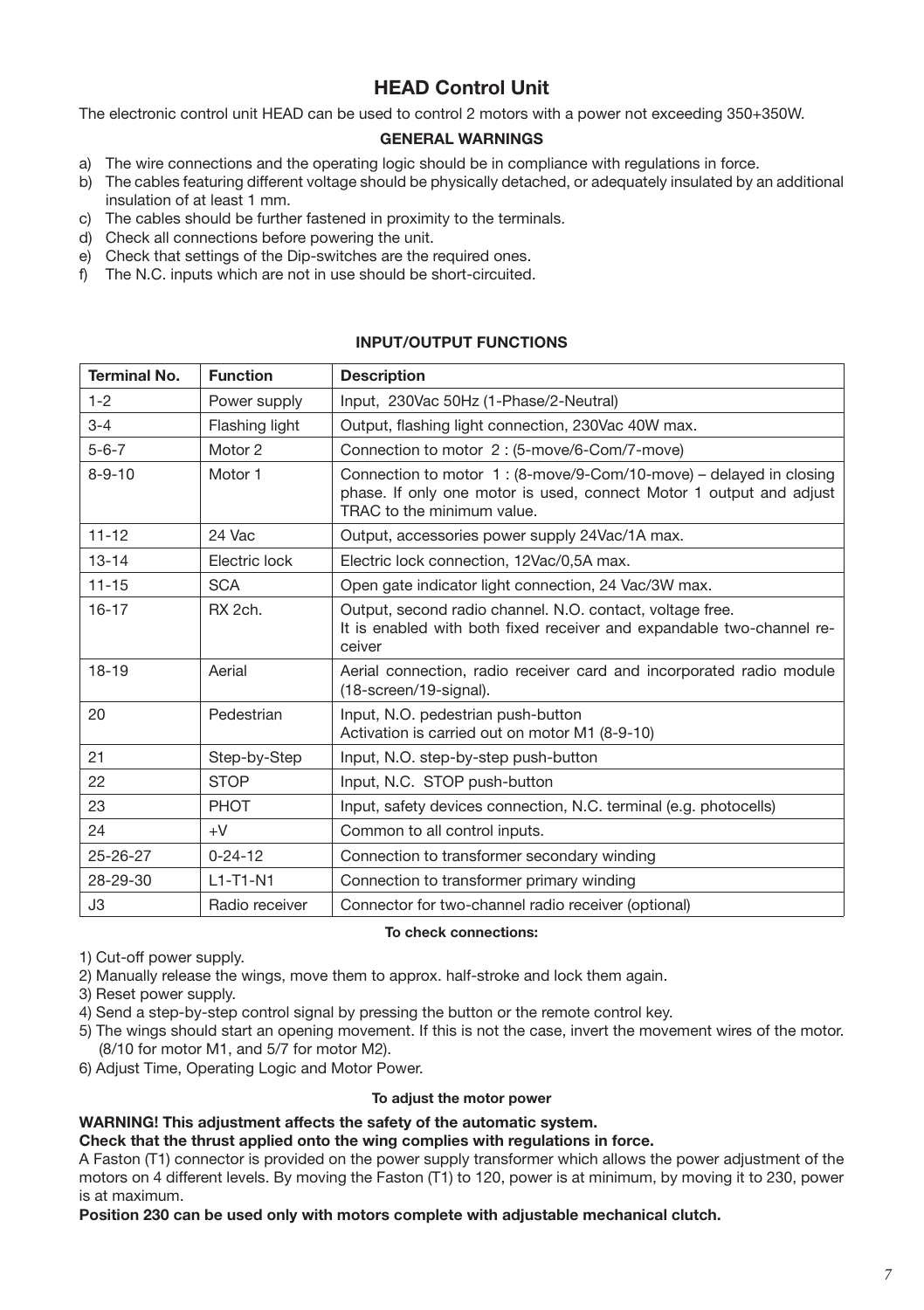#### **In any case, check compliance with regulations in force.**

#### **Functions of Trimmers**

- **TCA** The automatic closure time can be adjusted with this trimmer. Check Dip-switch N°2= On. This function can be adjusted between 1 s minimum and 125 s maximum
- **TL** The maximum time of the opening and closing phases can be adjusted with this trimmer. Time should be preset approx. 4 sec. longer than the actual stroke time of the automatic system. Adjustment ranges from 5 s minimum to 130 s maximum Note: In the event of partial opening/closing, the control unit calculates the remaining time to complete the operation in order to avert useless overheating of the motor.
- **TRAC** It allows to adjust the delay time with which motor 1 starts closing with respect to motor 2. Adjustment range from 3 s minimum to 30 s maximum. During opening, the out of phase time of the motors is 2 seconds.

#### **Dip-Switch functions**

| DIP <sub>1</sub> | "P.P. Mod" | The operating mode of "Pulsante P.P." (Step-by-step push button) and of the transmitter<br>is selected.<br>Off: operation : APRE > STOP > CHIUDE > STOP ><br>On: operation: APRE > CHIUDE > APRE >                                  |
|------------------|------------|-------------------------------------------------------------------------------------------------------------------------------------------------------------------------------------------------------------------------------------|
| $DIP2$ "C.A."    |            | Automatic closure is enabled or disabled.<br>Off: disabled automatic closure<br>On: enabled automatic closure                                                                                                                       |
| DIP <sub>3</sub> | "Cond."    | The multi-flat function is enabled or disabled.<br>Off: disabled multi-flat function.<br>On: enabled multi-flat function. The P.P. (Step-by-step) impulse or the impulse of the<br>transmitter have no effect in the opening phase. |
| DIP <sub>4</sub> | "Prelam."  | Forewarning flashing light enabled or disabled<br>Off: disabled forewarning flashing light<br>On: enabled forewarning flashing light. The flashing light is activated 3 s before the motor<br>starts.                               |

#### **Note: After modifying the setting of trimmers and Dip-Switches, switch off and power the unit again.**

#### **Configuration of the built-in receiver**

The control unit is complete with an incorporated radio receiver for both fixed-code and variable code radio controls, at 433.92MHz frequency.

To use a radio control, its code should be copied first. The memorization procedure is shown here under. The device is able to store up to 14 different codes in memory.

#### **Memorization of a new transmitter with activation of the P.P. (step-by-step) function**

- Press PGM button once for 2 seconds, the D4 LED starts flashing rapidly.
- Within 10s, press the transmitter push-button which should be stored in memory with P.P. function.

#### **Memorization of a new transmitter with activation of 2nd radio channel output (Terminals 16-17)**

- Press button PGM twice, each time for at least 2 seconds, the D4 LED switches on with fixed light.

- Within 10s, press the transmitter push-button which should be stored in memory with 2nd radio channel function.

To exit the programming mode, wait for 10s or press the PGM button for 2 seconds, the D4 LED flashes regularly again.

#### **To delete the control unit codes from memory**

- Cut-off power supply to the control unit
- Reset power supply by keeping the PGM button pressed for 5 seconds; the D4 LED switches on with fixed light and then off when deletion is completed.
- Release the PGM button, memory is deleted and the D4 LED starts flashing regularly again.

NOTE: If the D4 LED switches on with two long flashes and then switches off, when entering the transmitter codes memorization mode, this means that the receiver is full and no other transmitter code can be stored in memory.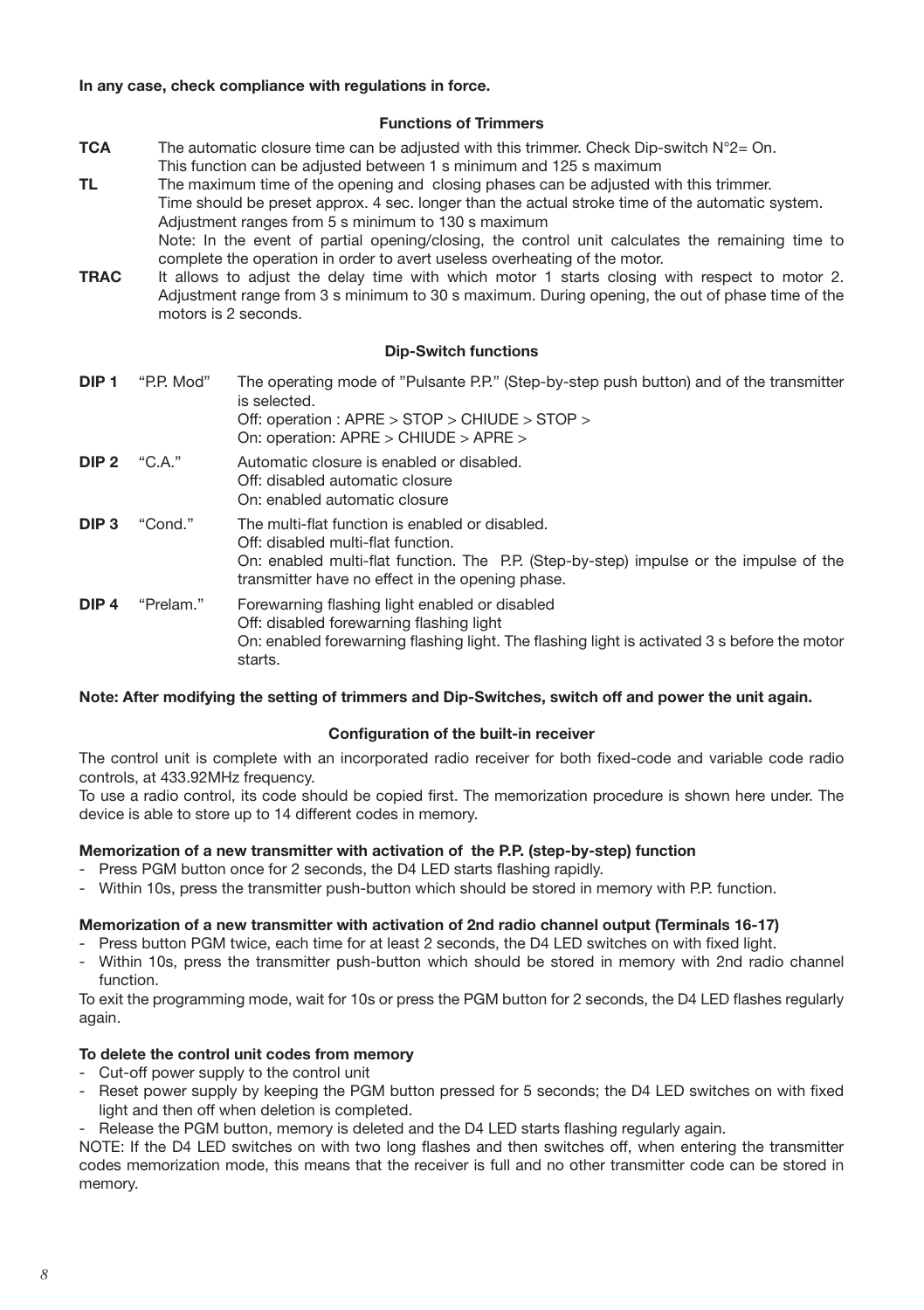#### **LED diagnostics**

The control unit is complete with a series of self-diagnostics LED's which allow checking of all functions:

- LED PD It switches on when the pedestrian push-button is activated<br>LED PP It switches on when the step-by-stop push-button is activate
- LED PP It switches on when the step-by-stop push-button is activated<br>LED SP It switches off when the STOP push-button is activated
- LED SP It switches off when the STOP push-button is activated<br>LED PH It switches off when photocells are not aligned or when
- LED PH It switches off when photocells are not aligned or when obstacles are present<br>LED D4 Programming of radio-controls. It is usually flashing to indicate the regular or
- Programming of radio-controls. It is usually flashing to indicate the regular operation of the control unit.

#### **Advanced programming**

The advanced programming permits to activate some special functions:

- 1) **Photocells input, activated in both opening and closure on terminal 22.** In swing gates, it might be useful to connect the inside photocells (columns) to this terminal and connect the outside photocells to input PHOT (terminal 23). In this way, the gate opening movement is impaired if the inside photocells detect the presence of an obstacle. The outside photocells remain, as usual, activated only in the closing phase.
- 2) **Rapid closure activation.** If the photocells are passed by, this function carries out the gate closure after 3s, without considering the TCA time. The 2 "CA" Dip-Switch should be positioned to ON.
- 3) **Radio receiver enabled only to variable code transmitters.** Any possible programmable code transmitters which have been previously installed remain stored in the receiver memory but are deactivated.

To activate the advanced functions, proceed as follows:

- 1 -Press the PGM button for 2 seconds and then release it the D4 LED light flashes rapidly
- 
- 
- 2 Press the PGM button for 2 seconds and then release it the D4 LED light stays switched on 3 Press the PGM button and keep it pressed the D4 LED flashes three times and in - the D4 LED flashes three times and then a pause follows
- 4 -Within 30s, keeping the PGM button pressed, carry out the enabling of the special functions by using the following Dip-Switches :

**DIP 1 "STOP/PHOT Opn/Cls".** The operating mode of input 22 is selected with this Dip-Switch. On: Terminal 22: Input, photocell activated in both opening and closure Off: Terminal 22: Input, STOP push-button

**DIP 2 "Rapid closure" .** This automatic closure is enabled or disabled by this Dip-Switch.

On: Enabled rapid closure

Off: Disabled rapid closure

**DIP 3 "Radio".** This enables or disables the programmable code transmitters.

On: Radio receiver, enabled exclusively for variable code transmitters.

Off: Receiver, enabled for variable code and programmable code transmitters.

At end of 30 seconds, the D4 LED stays on, the control unit reads out the position of Dip-Switches 1/2/3 and enables or disables the advanced functions.

- 5 Release the PGM button **Move the Dip-Switches to the original position**.
- 6 Cut-off mains power supply and power the unit again.